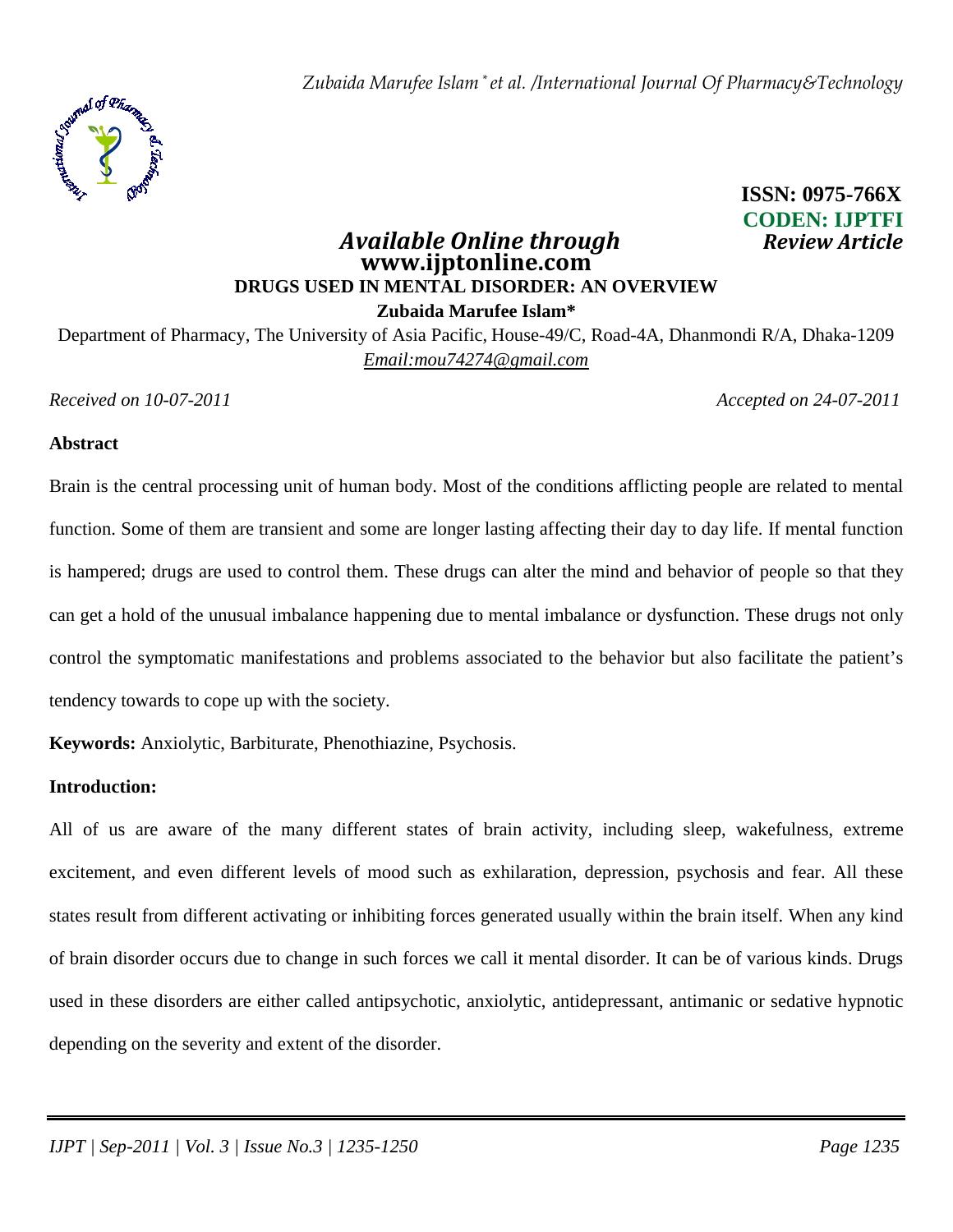Mental disorders can be of various kinds. It can be psychosis, anxiety, schizophrenia, delusion or hallucination.

**Psychosis:** A variety of mental disorder is known as psychosis. It has following symptoms-

- 1. Inappropriate emotional response
- 2. Bizarre behavior
- 3. Agitation
- 4. Aggressiveness
- 5. Hostility
- 6. Social withdrawal
- 7. Hallucination
- 8. Paranoid delusion
- 9. Deterioration in occupational and social functioning

**Hallucination:** A false sense of perception having no relation to reality and not accounted by any exterior stimulation is known as hallucination. It may be visual or auditory in nature (an imaginary perception of sound or voice). The sensation of seeing objects that are not really there is known as visual hallucination.

**Delusion:** A false belief (e.g. that one can send radio messages directly to god) brought about without appropriate external stimulation and inconsistent with the individuals own knowledge and experience is called delusion. The most serious delusion is those that cause patients to hurt others or themselves. For example-fear of being poisoned may cause refusal of food. Delusion may lead to suicidal tendency or self injury. Delusion differs from hallucination in the way that hallucination involves the false excitation of one or more senses.

**Schizophrenia:** A particular kind of psychosis (thought disorder) marked by delusion and hallucination. The common etiology of schizophrenia and related psychosis is over activity of dopaminergic receptors. When the activity of dopamine activity increases in the nerve endings such kind of mental disorder is observed. Dopamine is a neurotransmitter which is mainly inhibitory in nature.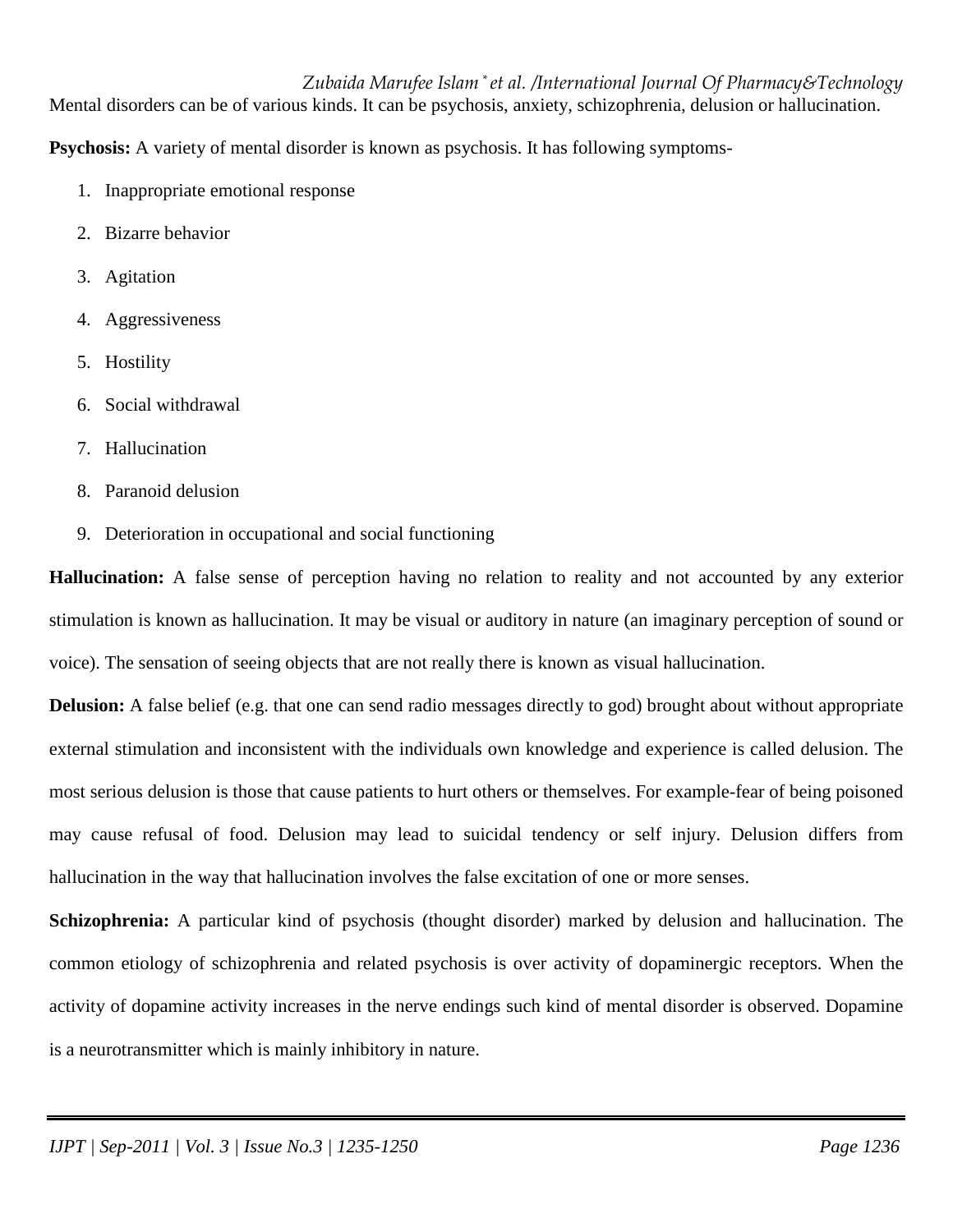*Zubaida Marufee Islam \* et al. /International Journal Of Pharmacy&Technology* **Anxiety:** Anxiety is an unpleasant state of tension, apprehension, or uneasiness- a fear that seems to arise from an unknown source. Disorders involving anxiety are the most common mental disturbances. The symptoms of severe anxiety are similar to those of fear (such as tachycardia, sweating, trembling, and palpitations) and involve sympathetic activation.

## **Treatment:**

Medications used to treat such mental disorders include antipsychotic, anxiolytic, sedative and hypnotic drugs. These kind of drugs act on dopaminergic receptors in the brain such as-

- Chlorpromazine
- Fluphenazine
- Haloperidol

These drugs are mainly divided into two classes-1) antipsychotic drugs (major tranquilizers)  $\&$  2) anxiolytic drugs (minor tranquilizers).

Major classes of antipsychotic drugs are classified in following ways:

# A.**1 st generation agents**

- 1. Phenothiazine derivative.
	- a) aliphatic; e.g. chlorpromazine (Figure 1)
	- b) piperidine; e.g. thioridazine (Figure 2)
	- c) piperazine; e.g. fluphenazine (Figure 3)
- 2. Rauwolfia alkaloids; e.g. reserpine (Figure 4)
- 3. Butyrophenone derivatives; e.g. haloperidol (Figure 5)
- 4. Thioxanthene derivatives; e.g. chlorprothixene (Figure 6)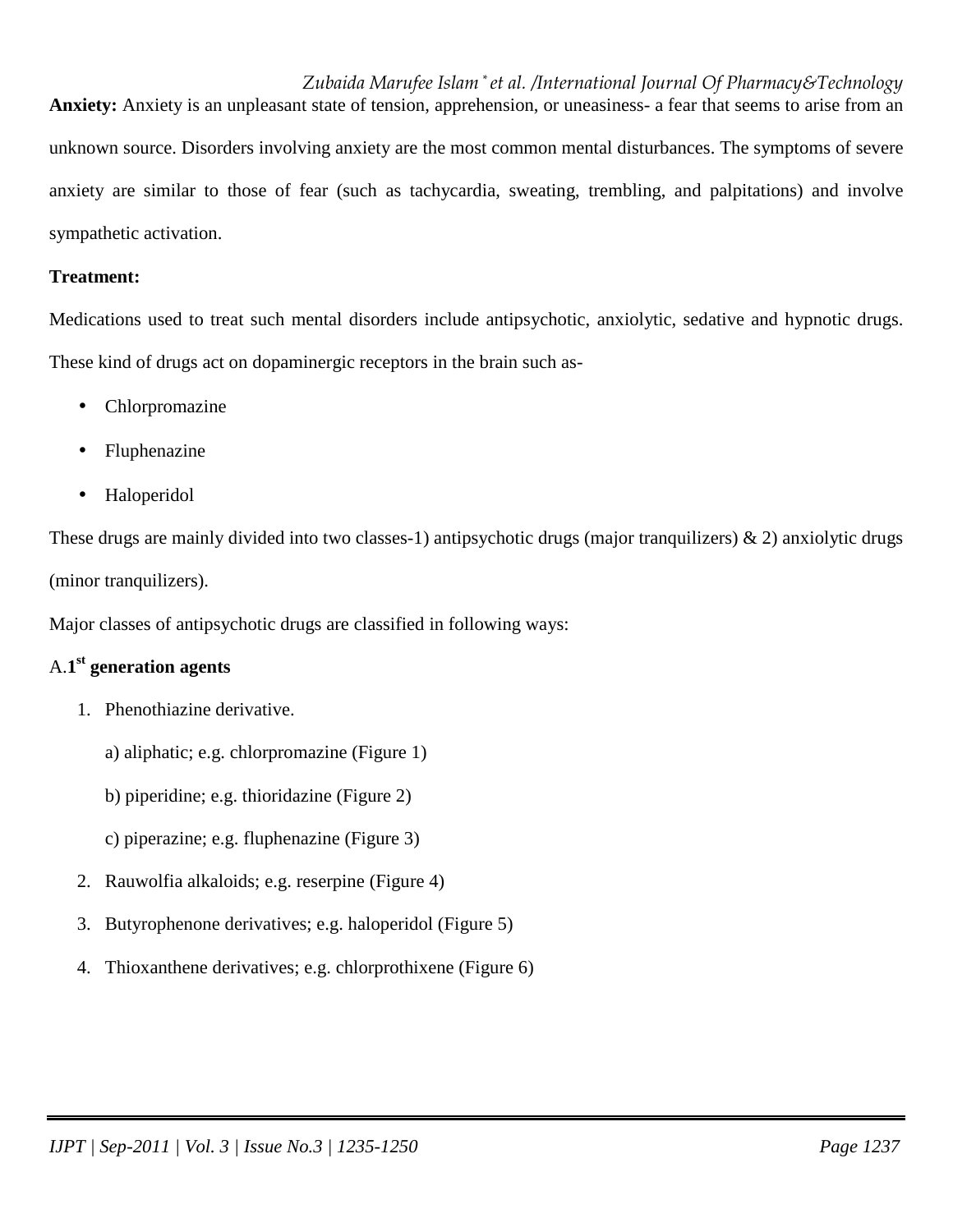

**Figure 1: Chlorpromazine** 



**Figure 2: Thioridazine** 



**Figure 3: Fluphenazine** 



**Figure 4: Reserpine**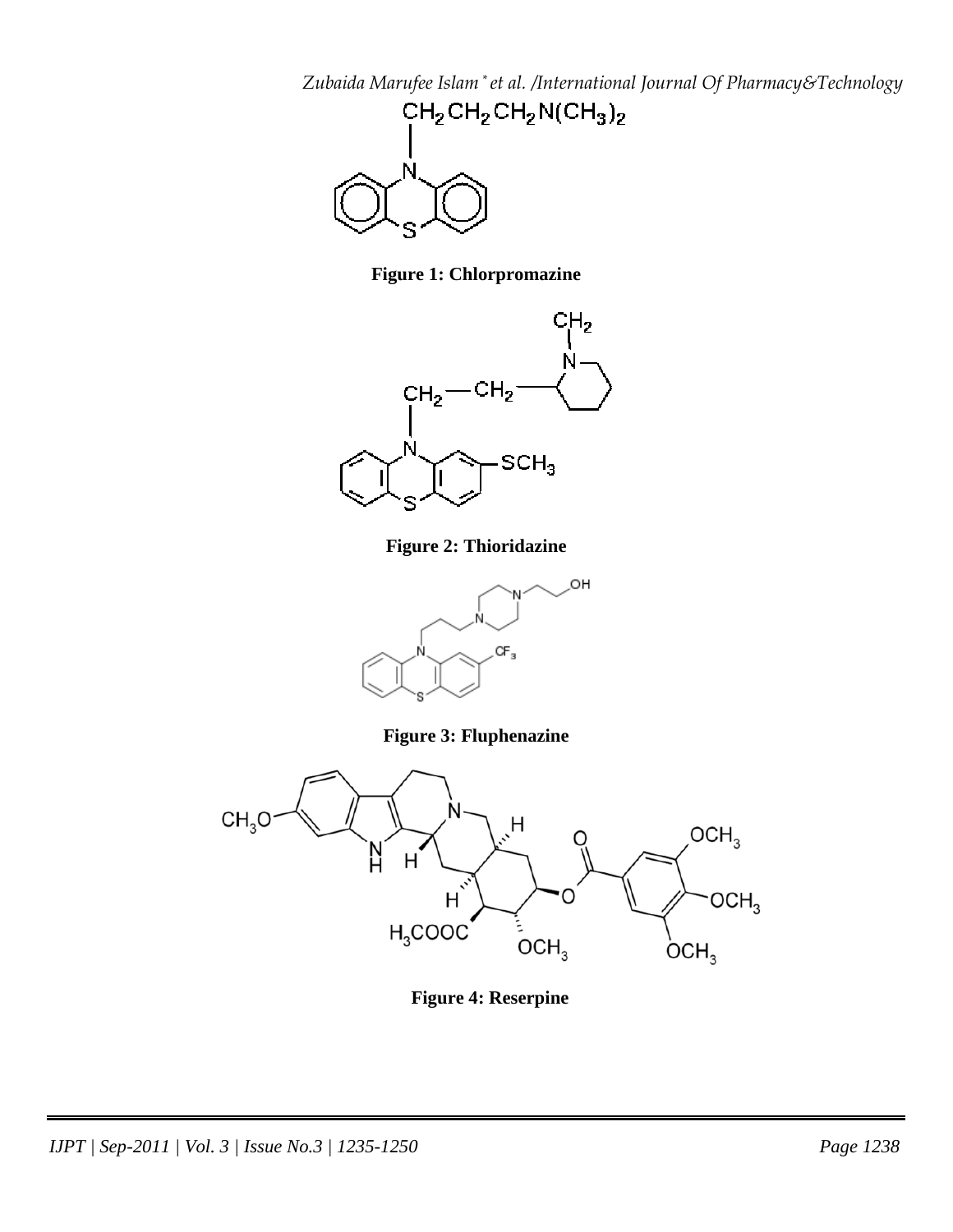

**Figure 5: Haloperidol** 



**Figure 6: Chlorprothixene** 

# B.**2 nd generation agents**

- 1. Benzoquinolizine; e.g. tetrabenazine (Figure 7)
- 2. Dibenzoxazepine; e.g. loxapine (Figure 8)
- 3. Dihydroindolone; e.g. molindone (Figure 9)



**Figure 7: Tetrabenazine**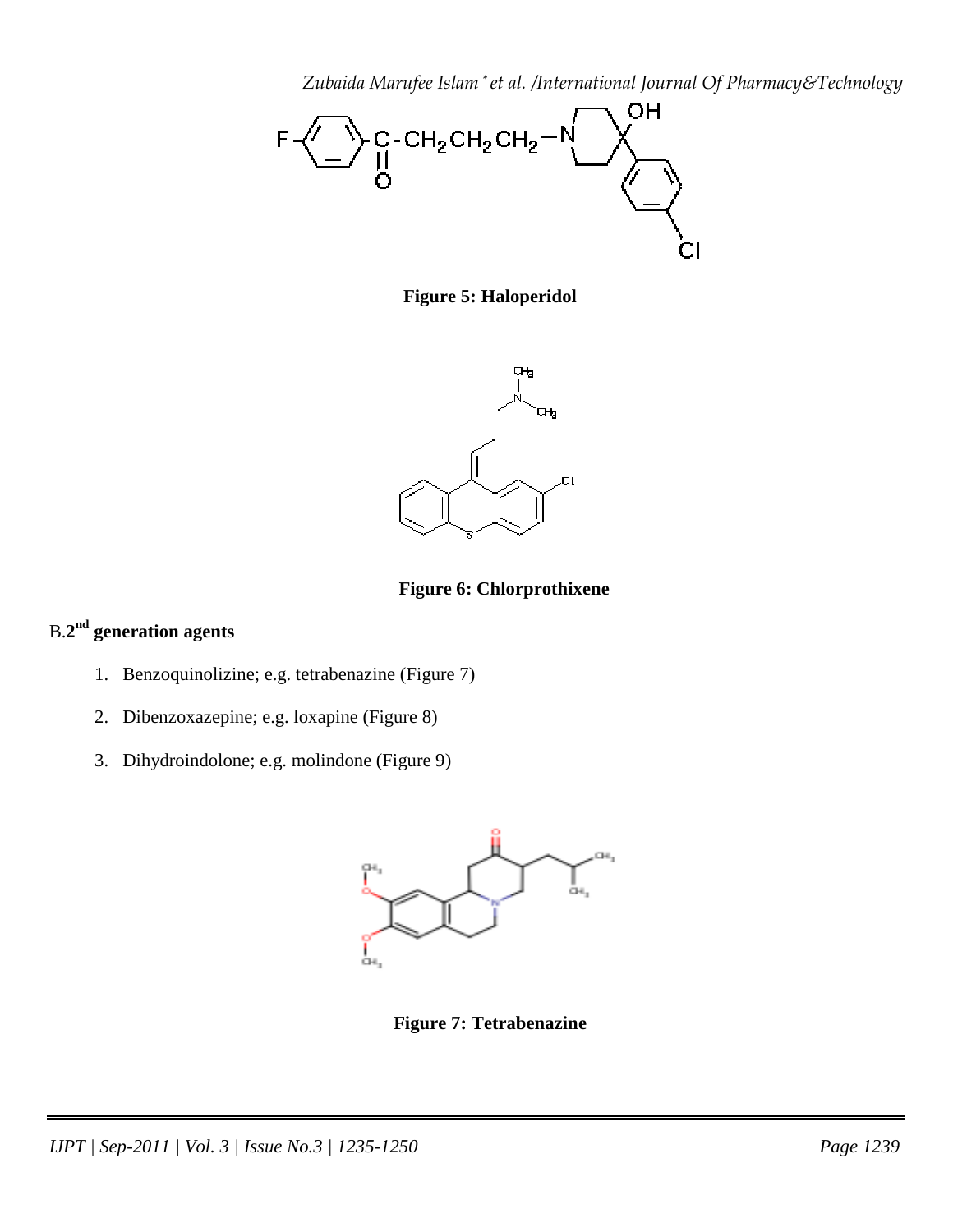

**Figure 8: Loxapine** 



## **Figure 9: Molindone**

Minor classes of anxiolytic drugs are classified in following ways:

- 1. Benzodiazepine; e.g. diazepam (Figure 10)
- 2. Propanediol derivatives; e.g. meprobamate (Figure 11)
- 3. Barbiturates; e.g. phenobarbitone (Figure 12)
- 4. Miscellaneous; e.g. chlormazazone (Figure 13)



**Figure 10: Diazepam** 

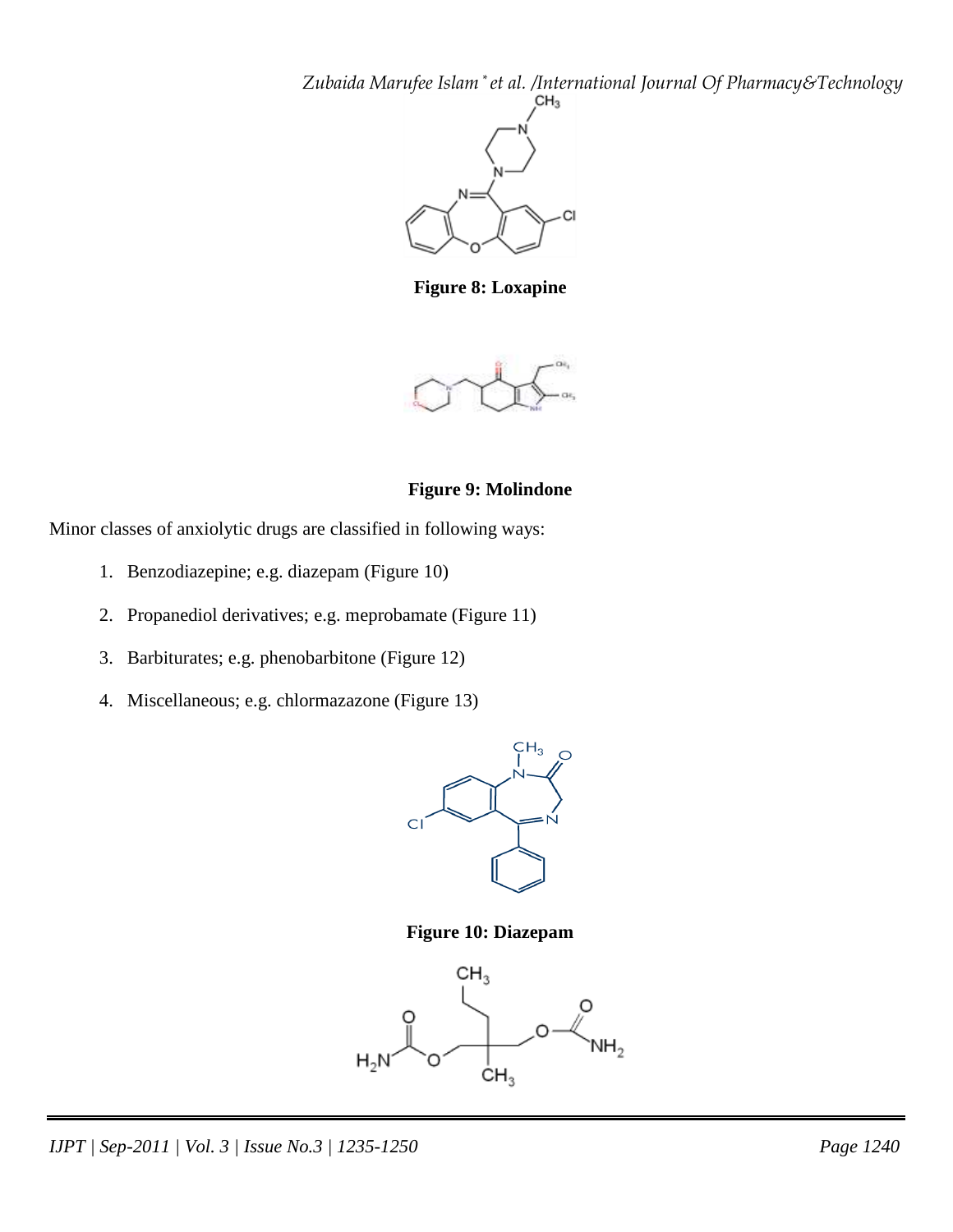*Zubaida Marufee Islam \* et al. /International Journal Of Pharmacy&Technology* **Figure 11: Meprobamate** 



**Figure 12: Phenobarbitone** 



**Figure 13: Chlormazazone** 

## **Antipsychotic drugs**

**Phenothiazine:** (Figure 14)



**Figure 14: Phenothiazine** 

Phenothiazine is one of the most widely used antipsychotic drugs. The structure activity relationship (SAR) of phenothiazine is as follows:

1. Modification of basic ring

Phenothiazine has a three ring structure in which two benzene rings are linked by a sulfur and nitrogen atom. If the nitrogen atom at position 10 is replaced by a carbon atom with a double bond to the side chain, the resulting compound is thioxanthene which is also active. Generally, these compounds are slightly less potent than that of phenothiazine analogue.

2. Substitution at different positions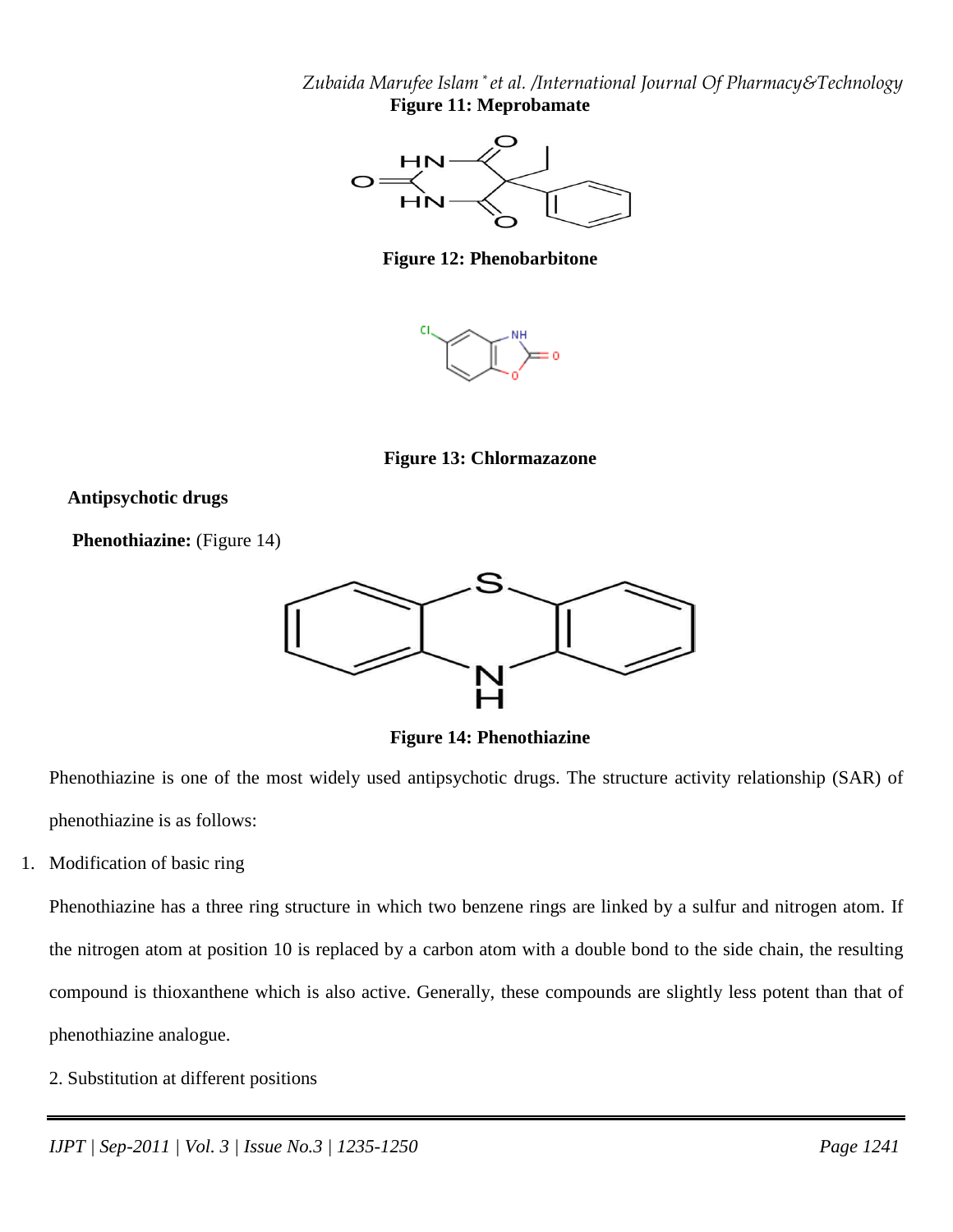*Zubaida Marufee Islam \* et al. /International Journal Of Pharmacy&Technology* 2.1. The best position for substitution is position 2. Substitution at position 2 with electron withdrawing group increases the efficacy of phenothiazines.

2.2. Position 3 can be substituted. But the substitution does not give results as good as substitution at position.

2.3. Any substitution at position 1 gives deleterious effect to antipsychotic activity.

2.4. Substitution at position 4 interferes with receptor binding by sulfur atom.

3. The nature of substitution at position 10 influences pharmacological activity

3.1. Those with an aliphatic side chain are relatively low in potency but not in clinical efficacy.

e.g. cholrpromazine,triflupromazine.

3.2. Those with a piperidine ring in the side chain show lower incidence of extrapyramidal side effects (e.g. parkinsonism) possibly due to increased central antimuscarinic activity.

e.g. thioridazine.

3.3. Those with a piperizine ring in the side chain are potent antipsychotic compounds.

e.g. fluphenazine. These compounds have relatively weak anticholinergic activity and entail a greater risk of inducing extrapyramidal side effects but less tendency to produce sedation and autonomic side effects such as hypotension.

3.4. The three carbon atom chain between position 10 of the central ring and the amino nitrogen is required . Shortening or lengthening the chain at this position drastically decreases activity.

## **Butyrophenone (phenylbutylpiperidine) derivatives**: (Figure 15)

 $\overline{AB_2}$  $AR_1X(CH_2)_n-N$  $\sim$  Y

**Figure 15: Butyrophenone**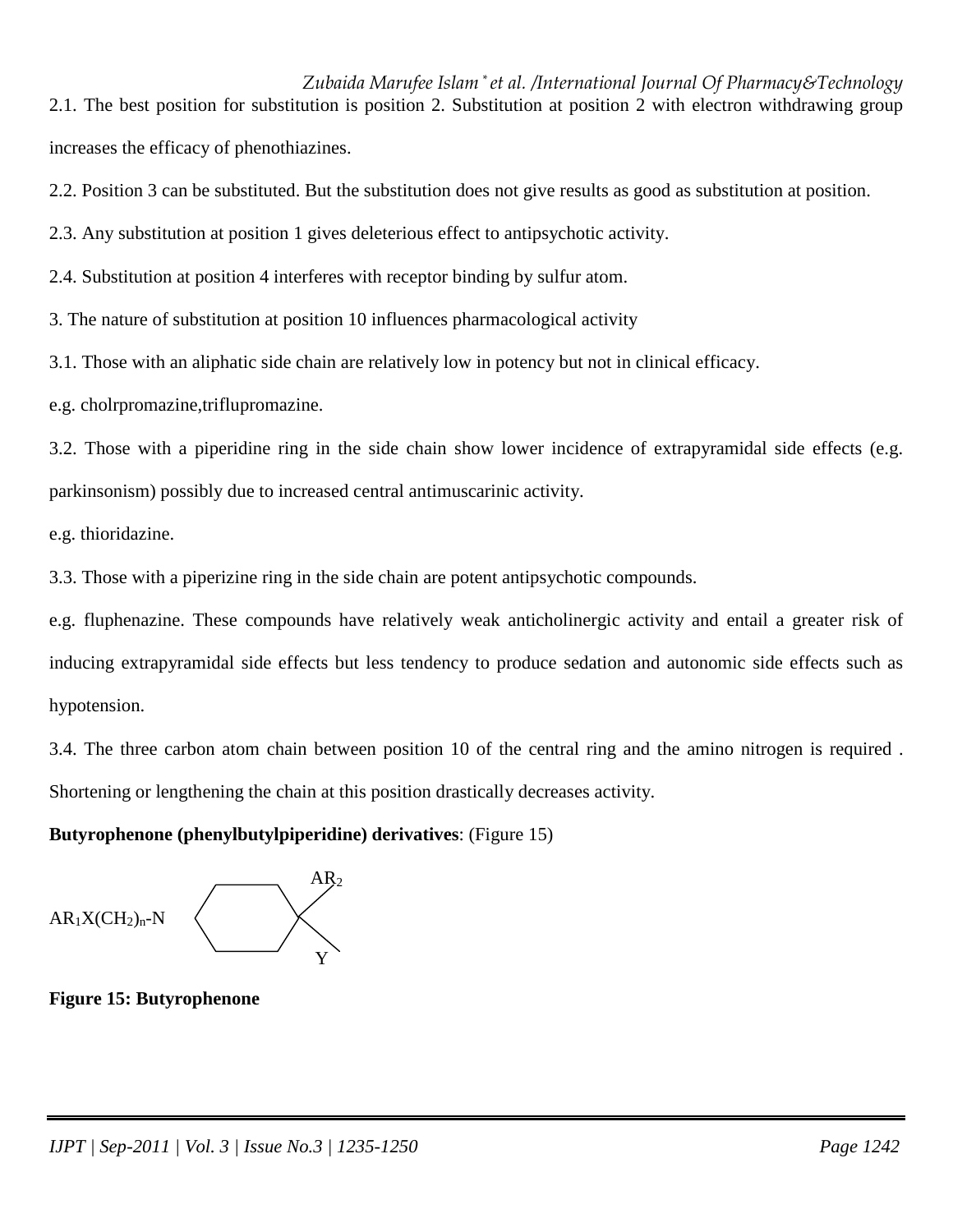*Zubaida Marufee Islam \* et al. /International Journal Of Pharmacy&Technology* This group has very different structure. Most widely used butyrophenone derivative is haloperidol. These compounds are closely related to each other. They tend to be more potent and have fewer autonomic side effects such as hypotension. The structure activity relationship (SAR) of butyrophenone is as follows:

- 1. Optimal activity is seen when  $AR<sub>1</sub>$  is an aromatic system.
- 2. A p-fluoro substituent aids activity. e.g. haloperidol.
- 3. When X is equal to C=O, optimal activity is seen, although other groups such as C(H)OH and C(H)aryl, also give good activity.
- 4. When n=3, activity is optimal. Longer or shorter chains decrease activity.
- 5. The aliphatic amino nitrogen is required and highest activity is seen when it is incorporated into a cyclic form.
- 6.  $AR_2$  is an aromatic ring and is needed. It should be attached directly to the position 4 or occasionally separated from it by one intervening atom. e.g. droperidol. (Figure 16).



**Figure 16: Droperidol** 

7. The Y group can vary and assist activity. An example is the hydroxyl group of haloperidol.

# **Thioxanthenes:**

Thioxanthenes are classified as follows:-

- 1. Aliphatic substituent; e.g. chlorprothixene (Figure17)
- 2. Piperazine substituent; e.g. thiothixene (Figure 18)
- Synthesis of chlorpromazine: (Figure 19)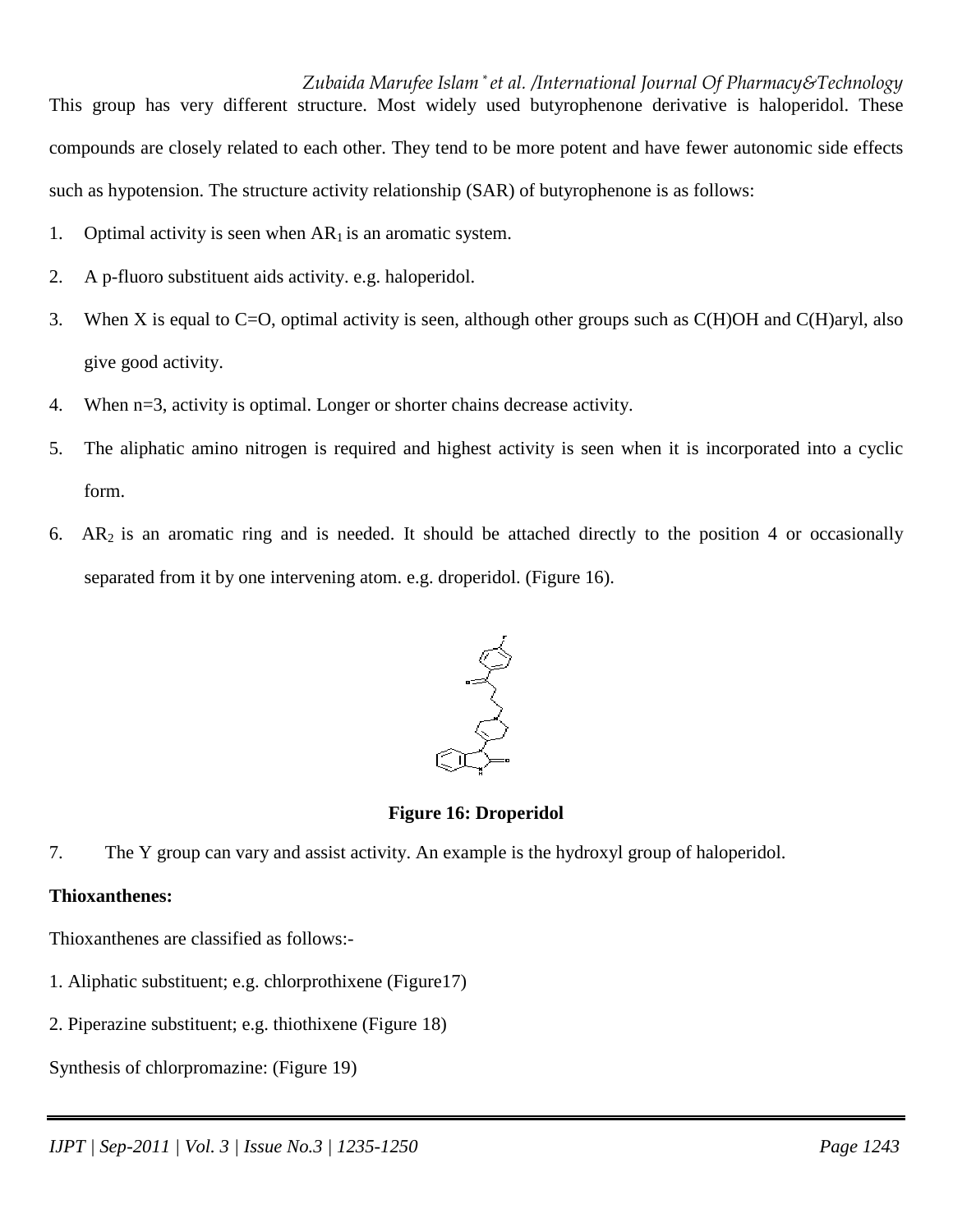*Zubaida Marufee Islam \* et al. /International Journal Of Pharmacy&Technology* Compound 1 in the presence of sulfur and heat produces a three ring structure containing the sulfur atom in the

middle ring. Then the produced compound reacts with the compound 2 and produces chlorpromazine.



**Figure 17: Chlorprothixene** 



**Figure 18: Thiothixene** 



 **Figure 19: Synthesis of chlorpromazine**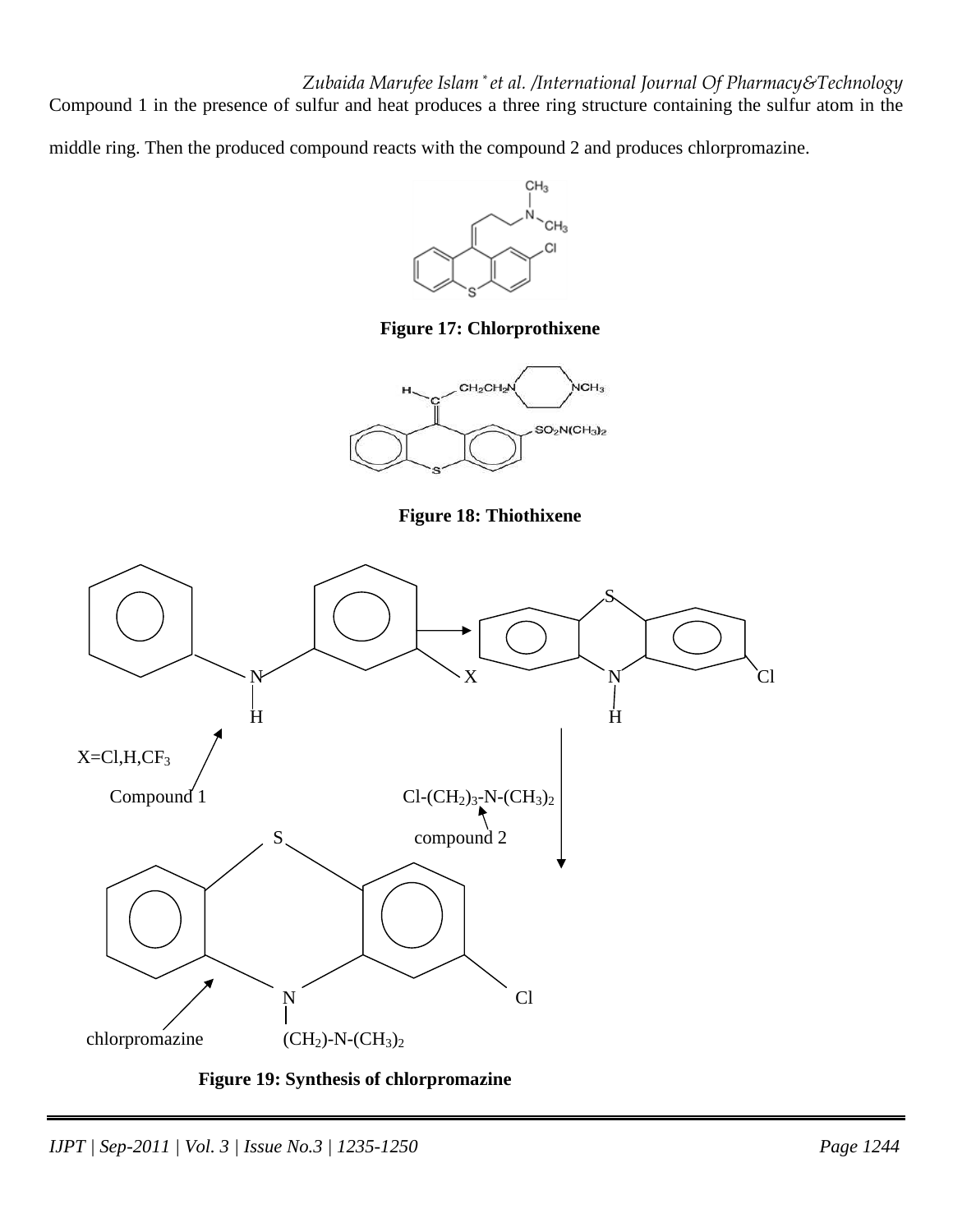## **Anxiolytic and hypnotic drugs**

## **Benzodiazepine:**

Benzodiazepines are the most widely used anxiolytic drugs. They have largely replaced barbituraters and meprobamate in the treatment of anxiety, because they are safer and more effective.

## **Mechanism of action:**

Benzodiazepines (BDZs) bind to the gamma sub-unit of the GABA-A receptor. Their binding causes an allosteric (structural) modification of the receptor that results in an increase in GABA A receptor activity. BDZs do not substitute for GABA, which bind at the alpha sub-unit, but increase the frequency of channel opening events which leads to an increase in chloride ion conductance and inhibition of the action potential. (Figure 20).



## (http://www.cnsforum.com/imagebank/item/drug\_benzo/default.aspx)

Figure 20: Empty receptor is inactive and Cl channel is closed. Binding of GABA causes the Cl ion channel to open, leading to hyperpolarization of the cell. Binding of GABA is enhanced by benzodiazepine, resulting in a greater entry of chloride ion. Entry of chloride ion hyperpolarizes the cell, making it more difficult to depolarize, and therefore reduces neural excitability.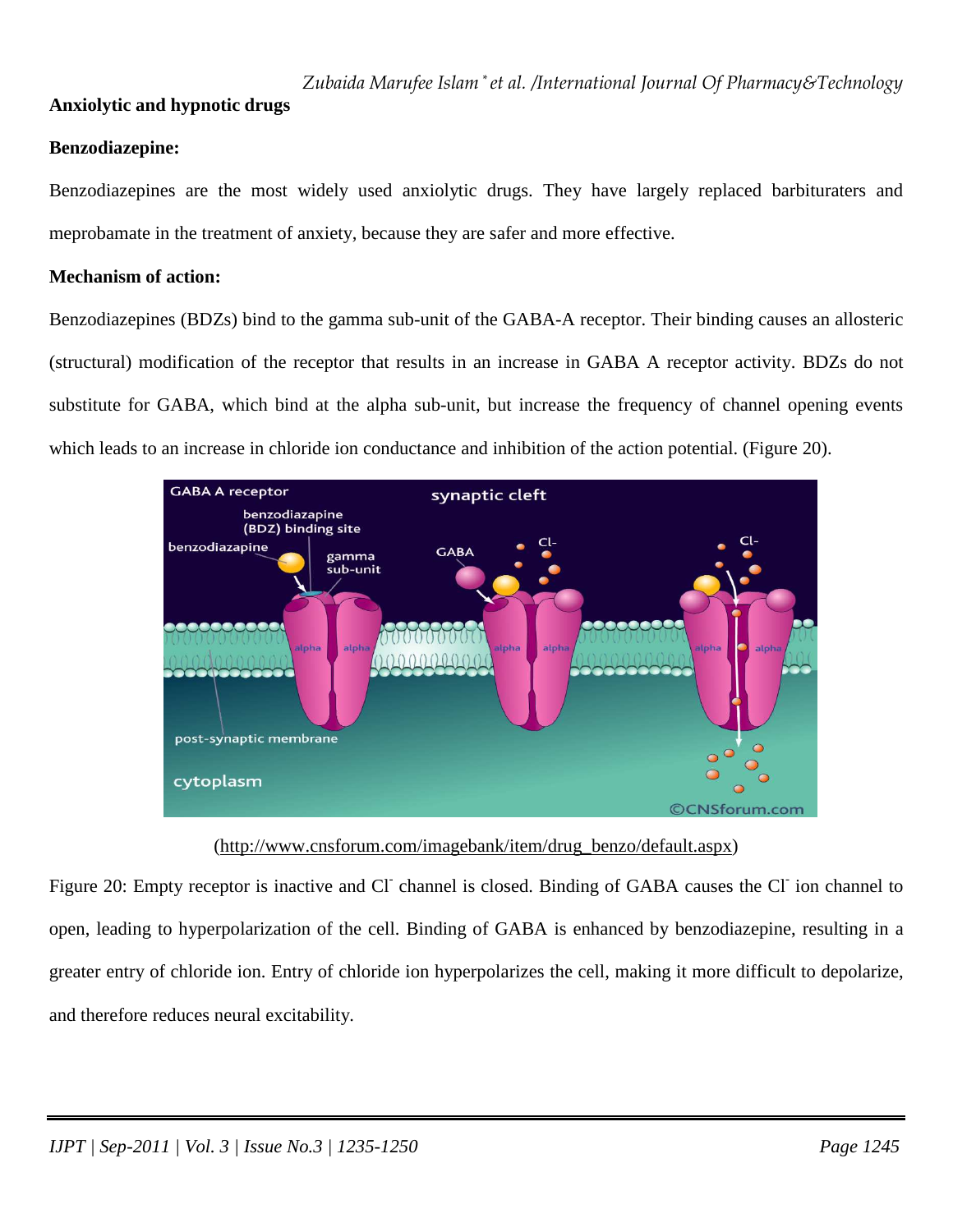# **Classification of benzodiazepine:**

1. Short acting

Alprazolam

2. Intermediate acting

Oxazepam

3. Long acting

Diazepam

# **Table-1: Distinctions among several benzodiazepines including alprazolam, oxazepam & diazepam.**

| Available        | Oral<br>dosage | Time to   | Protein | Eliminatio  | Active   | Metabolic      |
|------------------|----------------|-----------|---------|-------------|----------|----------------|
| preparation      | equivalency(   | peak      | bindin  | n half life | metaboli | pathway        |
|                  | MG)            | plasma    | $g(\%)$ | (H) parent  | te       |                |
|                  |                | level(H)  |         | compared    |          |                |
|                  |                |           |         |             |          |                |
| alprazolam       | 0.5            | $1 - 2$   | 80      | $12 - 15$   | one      | Oxidation      |
| oxazepam         | 15             | $2 - 4$   | 97      | $5 - 20$    | none     | conjugation    |
| diazepam         | 5              | $0.5 - 2$ | 98      | 20-80       | two      | oxidation      |
| chlordiazepoxide | 10             | $1-4$     | 96      | $5 - 30$    | four     | N-dealkylation |
|                  |                |           |         |             |          | oxidation      |
| clonazepam       | 0.25           | $1-4$     | 85      | 30-40       | none     | notroreduction |
| clorazepate      | 7.5            | $1-2$     | 97      | prodrug     | two      | oxidation      |
| lorazepam        | $\mathbf{1}$   | $2 - 4$   | 85      | $10 - 20$   | none     | conjugation    |

## **Pharmacological action of benzodiazepines:**

1. Reduction of anxiety: Anxiolytic effect is seen at low doses. They might reduce anxiety by selectively enhancing GABAergic transmission in neurons.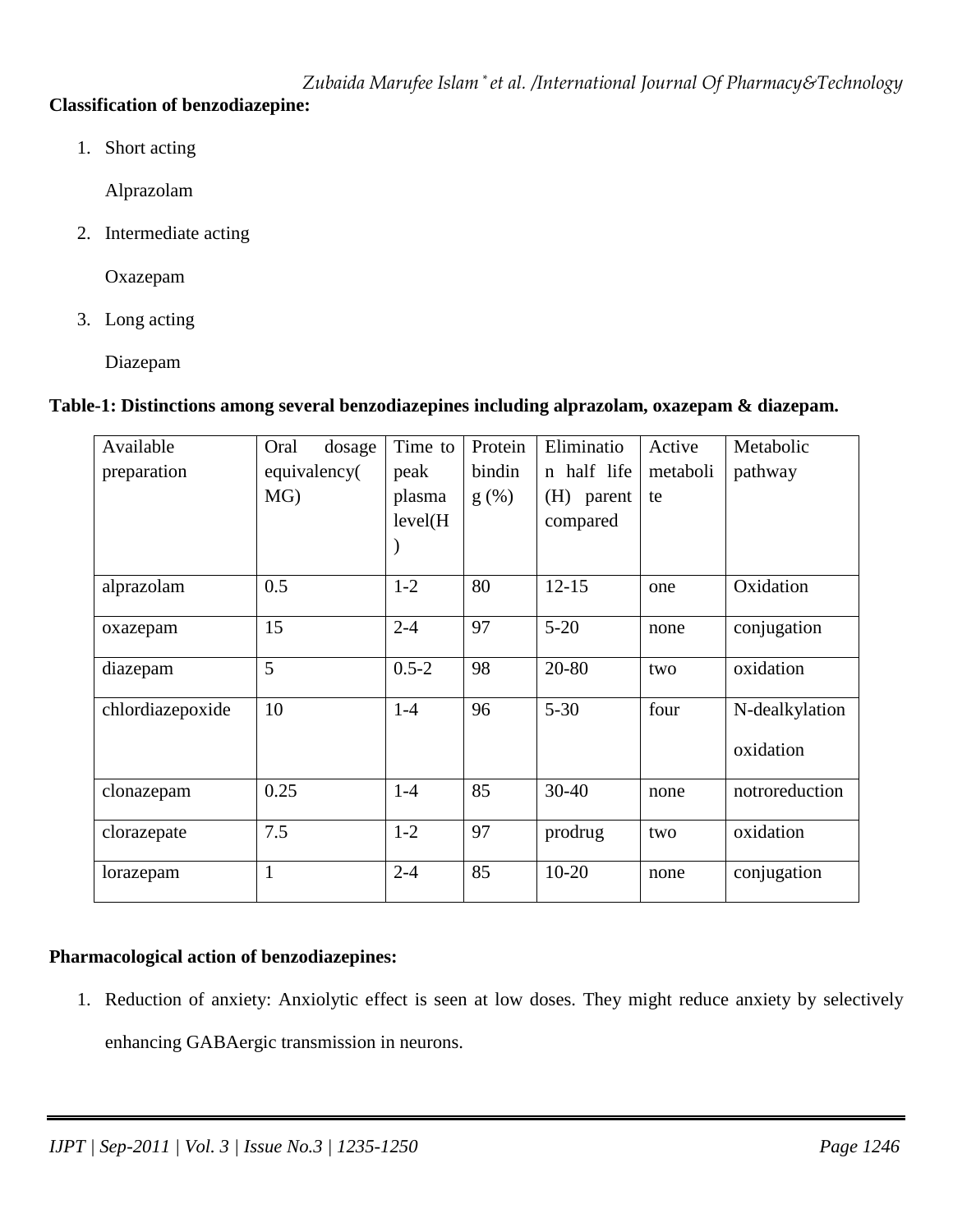- 2. Sedative and hypnotic action: All of them have some sedative and hypnotic action and produce hypnosis (artificially-produced sleep) at higher doses.
- 3. Anterograde amnesia: Temporary impairment of memory may be mediated by GABA receptors.
- 4. Anticonvulsant: Some of them are used in epilepsy and other seizure disorders as anti convulsant.
- 5. Muscle relaxant: At higher doses they relax the spascity of skeletal muscles, probably by increasing presynaptic inhibition in the spinal cord.

## **Therapeutic use of benzodiazepines:**

- 1. Anxiety disorders
- 2. Muscular disorders
- 3. Amnesia
- 4. Seizures
- 5. Sleep disorder

## **Adverse effects:**

- 1. Drowsiness
- 2. Confusion
- 3. Ataxia
- 4. Cognitive impairment

## **Barbiturates:**

Barbiturates were previously used to sedate the patients and produce sleep. But today they have been replaced by the benzodiazepines. At toxic doses they cause coma.

# **Mechanism of action of barbiturates:**

Most likely site of action: gamma-aminobutyric acid (GABA) receptor complex, GABAA. Effects on GABAA occur at clinical drug concentrations, correlate with anesthetic potency and arestereospecific.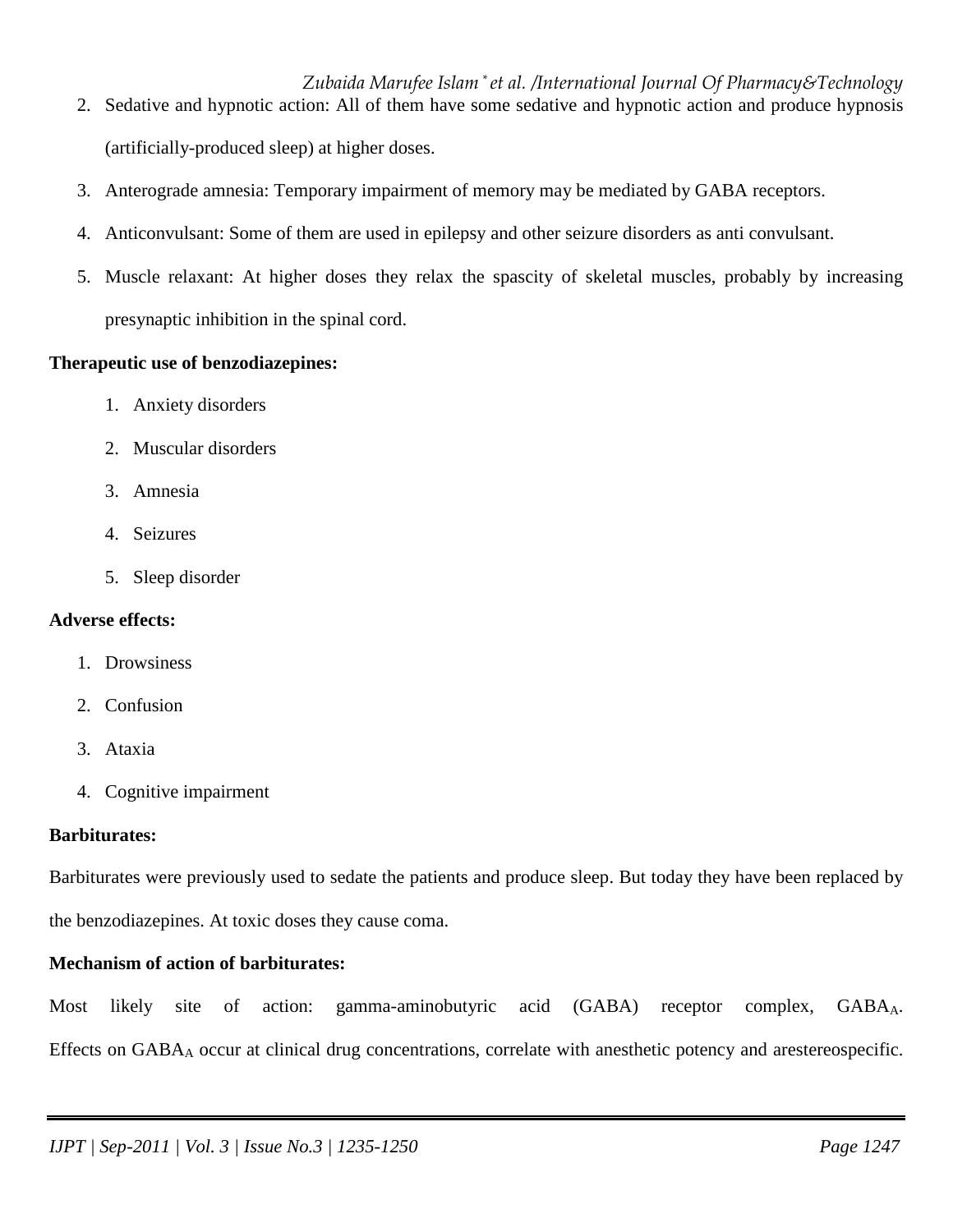GABA is the principal inhibitory neurotransmitter in the mammalian CNS GABAA complex: 1. Oligomeric complex of 4 to 6 glycoprotein subunits assembled to form a ligand-gated chloride ion channel. 2. Activation (e.g. by GABA) leads to increased chloride conductance causing hyperpolarization, hence inhibition or decreased excitability, of the postsynaptic neuronBarbiturates enhance and mimic the action of GABA at the  $GABA_A$  receptor complex. Barbiturate binding to this receptor decreases the rate of GABA dissociation and increases the duration of GABA-activated chloride channel opening. At slightly higher concentrations, barbiturates directly activate chloride channel opening even in the absence of GABA, leading to "barbiturate anesthesia."

(http://www.metrohealthanesthesia.com/edu/ivanes/barbiturates1.htm)

#### **Pharmacological action of barbiturate:**

- 1. Depression of CNS: At low doses they produce sedation. At higher doses they cause hypnosis followed by anesthesia.
- 2. Respiratory depression: Barbiturates suppress the hypoxic and chemoreceptor response to  $CO<sub>2</sub>$  and overdosage is followed by respiratory depression and death.
- 3. Enzyme induction: They induce p450 microsomal enzyme in the liver. Therefore chronic barbiturate administration diminishes the action of many drugs dependant on enzyme p450.

## **Therapeutic use:**

- 1. Anesthesia
- 2. Anticonvulsant
- 3. Anxiolytic

## **Adverse effect:**

- 1. Drowsiness
- 2. Impaired concentration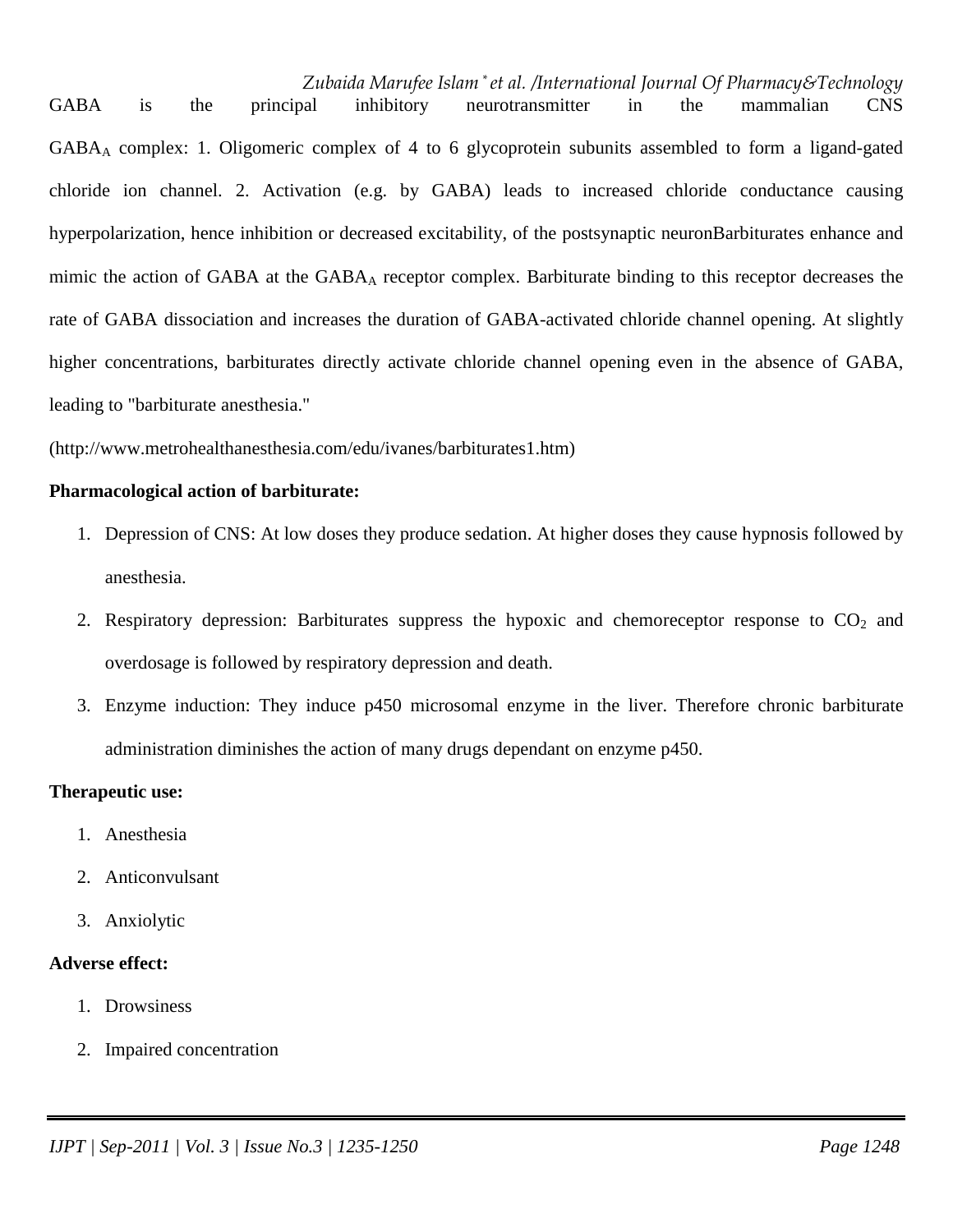- 3. Nausea
- 4. Dizziness
- 5. Anxiety
- 6. Tremor
- 7. Weakness
- 8. Restlessness
- 9. Delirium
- 10. Vomiting
- 11. Cardiac arrest etc.

# **Table-2: Differences between major and minor tranquilizers.**

| Points                             | Major tranquilizer                                                                                                         | Minor tranquilizer                                                                                             |  |
|------------------------------------|----------------------------------------------------------------------------------------------------------------------------|----------------------------------------------------------------------------------------------------------------|--|
| 1.definition                       | reduce<br>agitation<br>that<br>and<br>Agents<br>disturbed<br>behavior<br>associated<br>with<br>delusion and hallucination. | Agents that produce a calming<br>effect in<br>anxiety<br>states<br>associated with psychological<br>disorders. |  |
| 2.types of drug                    | Antipsychotic drug.                                                                                                        | Anxiolytic drug.                                                                                               |  |
| 3.therapeutic application          | In schizophrenic patients or in bipolar<br>disorders.                                                                      | Can<br>be<br>used<br>not<br>in<br>scizophrenic patients.it is used<br>in insomnia.                             |  |
| 4.sedative effect                  | No sedation is produced.                                                                                                   | Sedation is produced.                                                                                          |  |
| 5.safety                           | Unsafe.                                                                                                                    | Comparatively safe.                                                                                            |  |
| 6.extent of adverse effects        | More.                                                                                                                      | Less.                                                                                                          |  |
| 7.anticonvulsant effect<br>Absent. |                                                                                                                            | Present.                                                                                                       |  |
| 8.axtrapyramidal effect            | Present.                                                                                                                   | Absent.                                                                                                        |  |